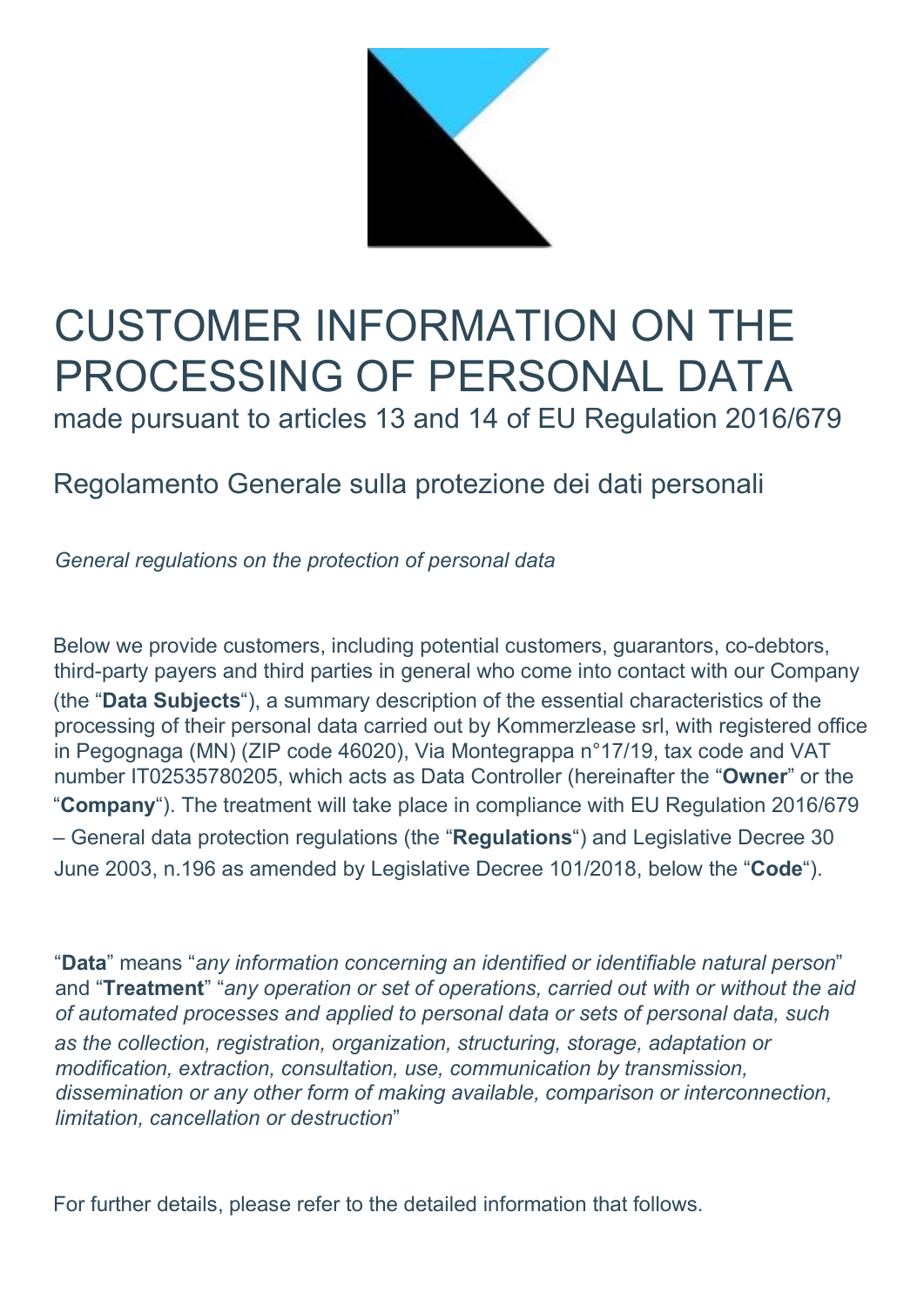The information on the processing of personal data is made available in summary form in the following Summary Table on Treatment, which makes it easy to find essential information relating to the processing of personal data. Detailed information is also available later in the document, providing a complete picture of the information that we are required to provide pursuant to art. 13 of the GDPR.

#### Who is the Owner?

The Owner is: Kommerzlease srl Via Montegrappa n.17/19, Pegognaga (MN) 46020, tax code and VAT number IT02535780205

#### What personal Data do we process?

Personal, delivery and financial data, information relating to telephone calls with our call center and sometimes judicial information

### Why do we process Personal Data? (Purpose)

- 1. Compliance with legal obligations, regulations, community legislation
- 2. Execution of obligations and exercise of rights deriving from the relationship with the interested party, both those current and being finalized
- 3. Assessment, exercise or defense, also in court, of the Company's rights

### What is the treatment based on? (Legal basis)

- 1. Execution of contract or pre-contractual measures (art.6 (1), letter b. GDPR)
- 2. Compliance with legal obligations (art.6 (1), letter c. GDPR)
- 3. Legitimate interest (art.6 (1), letter f. GDPR) d. Consent

### How do we treat Personal Data?

In computer and paper form, with the observance of precautionary measures applicable by the Owner that guarantee its security, confidentiality and control.

The data may also be stored and processed on servers located outside the European Community but within the area of application of the Privacy Shield Treaty

- Who do we disclose Personal Data to? (Categories of Recipients)
- 1. Subjects with a legitimate right to access the Data;
- 2. Those appointed and authorized by the Owner
- 3. Service providers, who act as Data Processors pursuant to art.28 GDPR;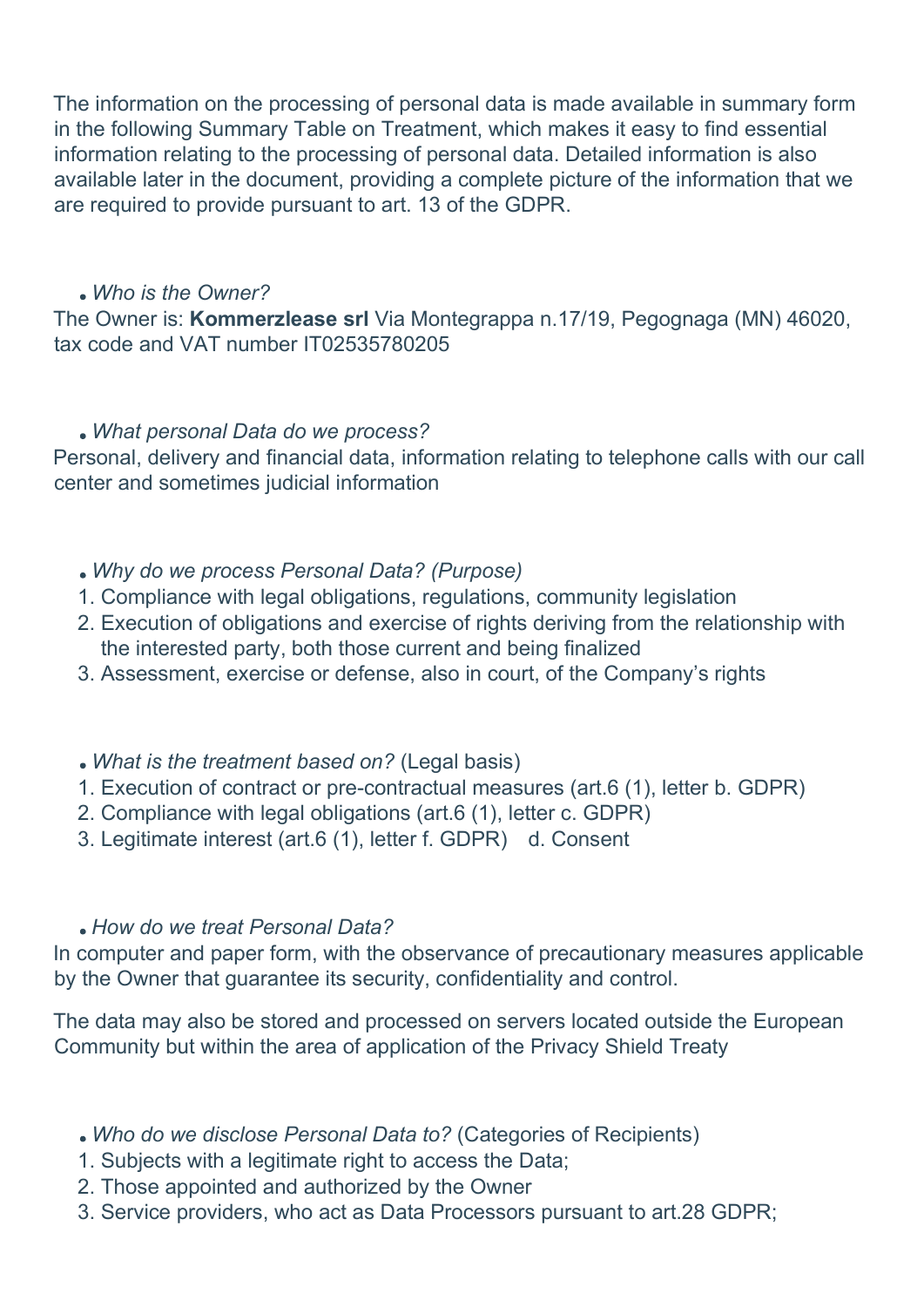- 4. Subjects to whom communication is necessary for the fulfillment of contractual obligations;
- 5. Public authorities
- 6. Third parties

The personal data processed by the Owner are not subject to disclosure.

# . How long do we keep Personal Data for?

Personal data will be kept for the time necessary to pursue the purposes listed above. In any case, the processing cannot have a longer duration, for each piece of data processed, than the limitation period for the exercise of the rights related to that data.

Criteria used to determine the additional data retention period:

- 1. Pursuit of purposes related to the processing
- 2. Conservation time required by law
- 3. Revocation of consent by the interested party (in case of treatment based on consent)
- 4. Maximum term allowed by current legislation to protect the rights and/or interests of the Owner

Is the provision of personal data mandatory or optional?

For the processing of data carried out on the basis of the contractual relationship, the provision of data is mandatory

 What happens in case of refusal to communicate personal data? Refusal may result in the inability to provide the service or the violation of a legal obligation or a contractually assumed obligation

 What rights does the person concerned have? The interested party has the right to:

- 1. Access the data in our possession and request its communication in an intelligible form;
- 2. Request updating, correction and/or integration;
- 3. Request cancellation ("right to be forgotten");
- 4. Ask about the limitation of the treatment;
- 5. Request notification regarding the updating, rectification, cancellation, limitation;
- 6. Request data portability;
- 7. Oppose processing and to refuse automated decision-making, including profiling;
- 8. Revoke the consent given;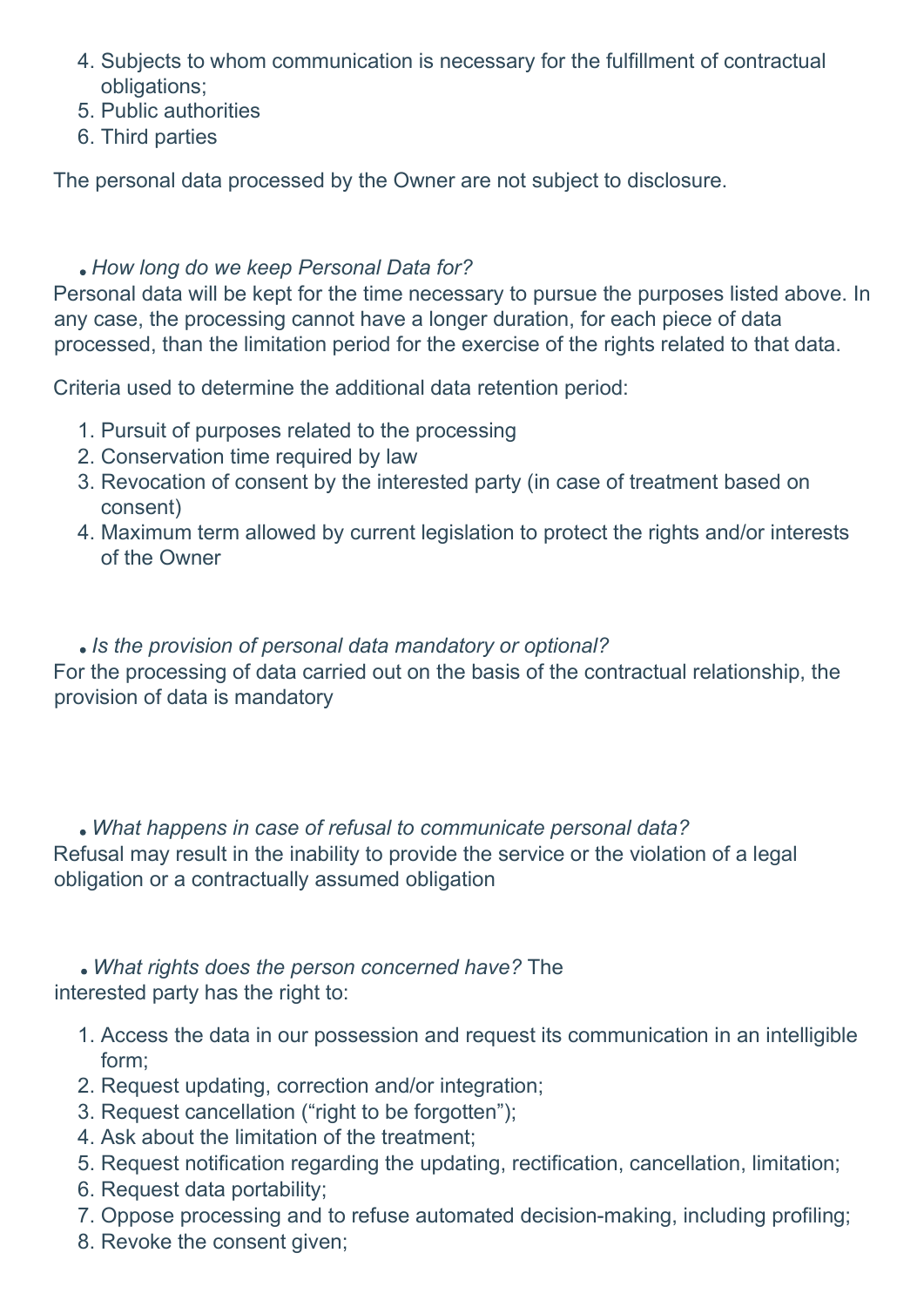9. Make a complaint to a supervisory authority.

# 1 – Identity and contact details of the Owner

The Owner is Kommerzlease srl, with registered office in Pegognaga (MN) (ZIP code 46020), Via Montegrappa n. 17/19, tax code and VAT number IT02535780205, tel. +39 0376550290, email info@kommerzlease.it.

## 2 – Data sources

The Data subject to Processing activities by the Owner are acquired directly by the Company and/or through third parties appointed for this purpose (e.g. by consulting public databases, public registers, etc.), or following the acquisition by the same of the receivables deriving from the relationship between the interested party (as a debtor, coobligation or guarantor) and the transferring financial and/or banking institution.

# 3 – Type of data processed

The Company collects and processes the data of the interested parties for the purposes specified in point 4 below. Below is an example list of the data being processed:

- (i) personal data, such as name, surname, marital status, title, date and place ofbirth, identity document number, tax code;
- (ii) contact details, such as home address, email address and telephone numbers;
- (iii) financial data, such as bank details, statement of assets, credit information;
- (iv) data relating to credit acquired, such as extinguished relationships, movements,balances, the contract number from which the credit derives, any pending legal proceedings, transactions that have taken place;
- $(v)$  (if transmitted directly by the interested party), data relating to telephonerecordings;
- (vi) civil and criminal judicial data.

# 4 – Purpose of the Treatment and legal basis of the Data processing

The Data will be processed, in compliance with the aforementioned legislation, for the following purposes:

1) fulfillment of legal obligations, regulations, EU legislation as well asorders/provisions of Public Authorities and/or Supervisory Bodies (for example, in tax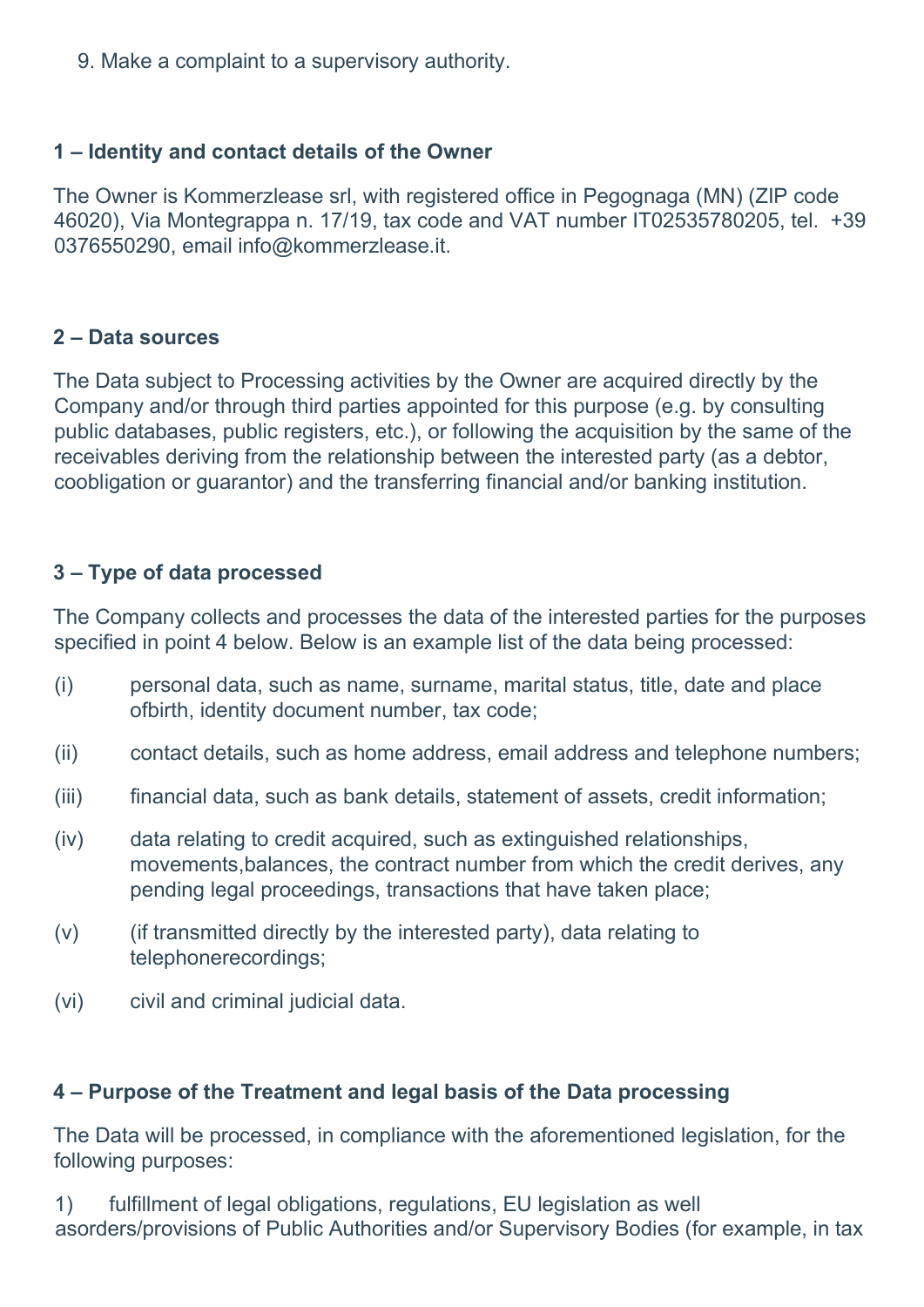or accounting matters, invoicing, anti-money laundering, fight against tax evasion, counter terrorism, etc.);

2) execution of obligations and exercise of rights deriving from the relationshipexisting with the interested party or necessary for the conclusion of a contract as well as for the execution of other activities related and instrumental to the execution and management of the relationship (e.g. payment management, checks on the progress of the relationship, credit insurance, assistance and support, etc.);

3) assessment, exercise or defense also in court of the Company's rights (e.g. forthe purposes of recovery or credit protection; protection of company assets; assignment of credits, credit monitoring, dispute management).

4) statistical research and/or analysis on aggregate or anonymous data, withoutthe possibility of identifying the interested party; direct or indirect marketing activities also performed by third parties but only on financial products and related services (requires consent)

5) promotion and provision of additional and optional services such as by way

ofexample: information services, alerts and payment instruments (requires consent)

Data processing for the aforementioned purposes is mandatory.

Data processing can take place with or without the consent of the interested party as necessary for the execution of the contractual relationship and for the fulfillment of the related legal obligations (art.6, paragraph 1, letters b) and c) of the Regulations), as well as on the basis of the legitimate interest of the Company in ascertaining, exercising or defending the rights of the Company in court, in assessing the ability of the interested party to correctly execute the obligations deriving from the existing relationship (Article 6, paragraph 1, letter f) of the Regulations).

Finally, the data of the interested party will undergo an anonymization process, intended to make them no longer attributable to the person of the interested party. These anonymous data will be used by the Company and possibly by other associated companies.

# 5 – Methods of data processing

Data processing will take place with the support of manual, paper, IT or telematic means, in compliance with the Regulations and Code, and, in any case, in order to guarantee the security and confidentiality of the data and prevent its disclosure or unauthorized use, alteration or destruction by means of efficient physical, logical and organizational security measures.

If necessary for the pursuit of the purposes referred to in paragraph 4, the Data of the interested party could be transferred abroad, to countries/organizations outside the EU that guarantee compliance with the processing methods provided for by the GDPR.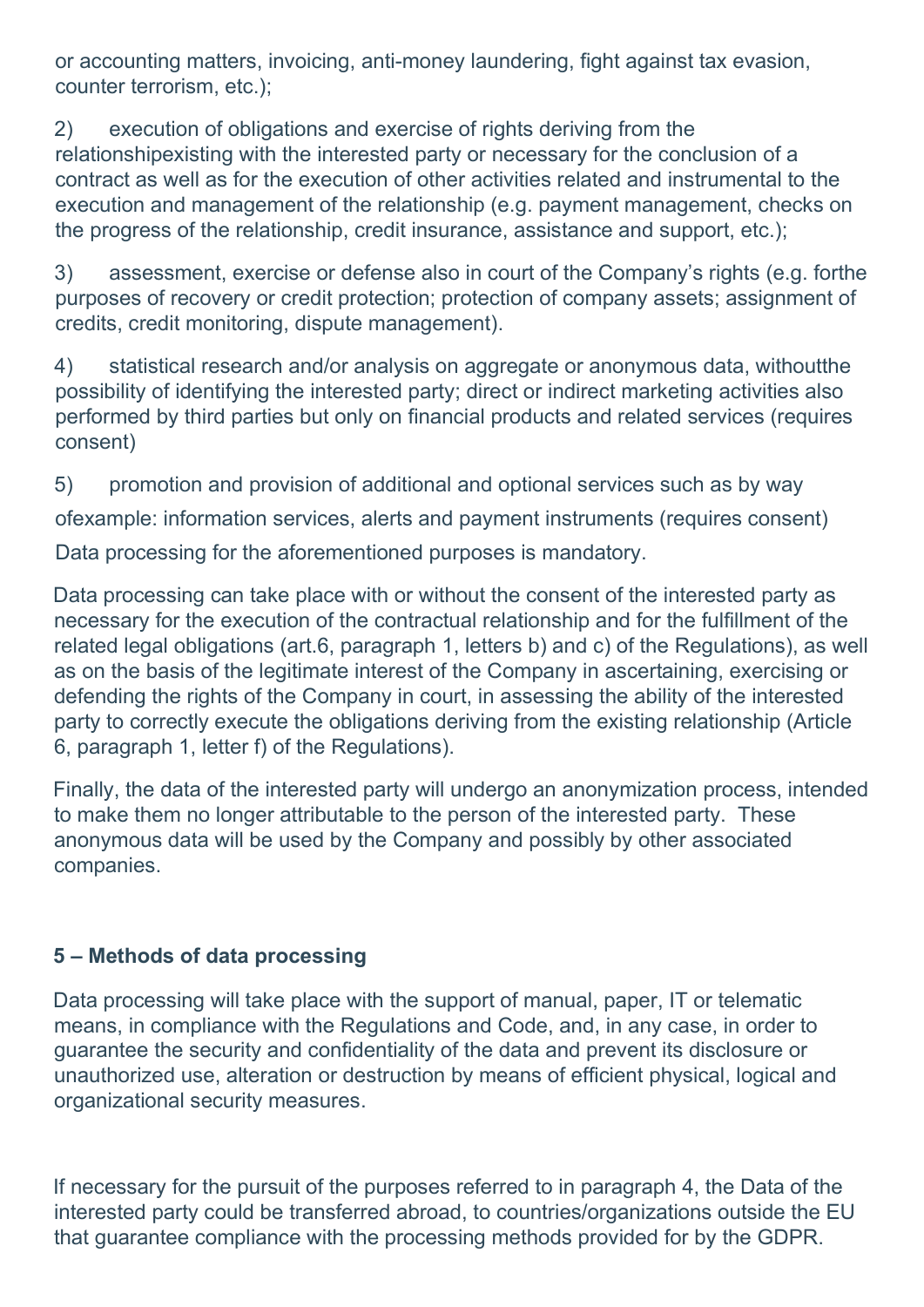The Data Controller will carry out the treatments through a personalized and nonautomated evaluation process; the use of software is to be considered as exclusive support for human activity and does not replace it.

# 6 – Recipients of the Data

The data acquired through the site are communicated to the recipients to the extent strictly necessary in relation to the aforementioned purposes.

The Data may be brought to the attention of (limited to the respective area of competence):

- 1. a) subjects to whom the communication of data is necessary for the operation and provision of services and contractual or pre-contractual performance, who act as Data Processors, pursuant to written agreements entered into with the Owner;
- 2. b) persons in charge and persons authorized by the Owner who have committed themselves to confidentiality or are subject to an adequate legal obligation of confidentiality (e.g. employees and collaborators of the Company);
- 3. c) Third parties, in a relationship of autonomous ownership or joint ownership with the Owner, for the promotion and provision of additional and optional financial services, such as but not limited to: employee loans, financial or payment services and others.

The data will not be disseminated.

In order to fulfill legal obligations, regulations, community legislation or contractual obligations, as well as to exercise any rights in court, the following third parties may have access to the Data of the interested party (i) banks, lenders, credit and financial institutions; (ii) tax, legal or accounting consultants; (iii) companies that provide the Owner with instrumental credit recovery services; (iv) companies that provide the Owner with services instrumental to the management of the contractual relationship (e.g. suppliers of management applications); (v) authorities and bodies, public and private, of supervision and control (e.g. Bank of Italy, Inland Revenue, Bank of Italy Risk Center, judicial authority, etc.).

Where necessary, the Company will appoint the recipients of the Data as Data Processors, pursuant to art. 28 of the Regulations. A list of all Data Processors can be requested by means of a communication to be sent to the addresses indicated in point 8. The communication of personal data to the categories of recipients listed above may involve the transfer of personal data both within the EU and non-EU (in the latter, the case will only concern countries adhering to the Privacy Shield protocol or countries that guarantee an adequate level of protection in accordance with the provisions of the GDPR).

No personal data will be disclosed.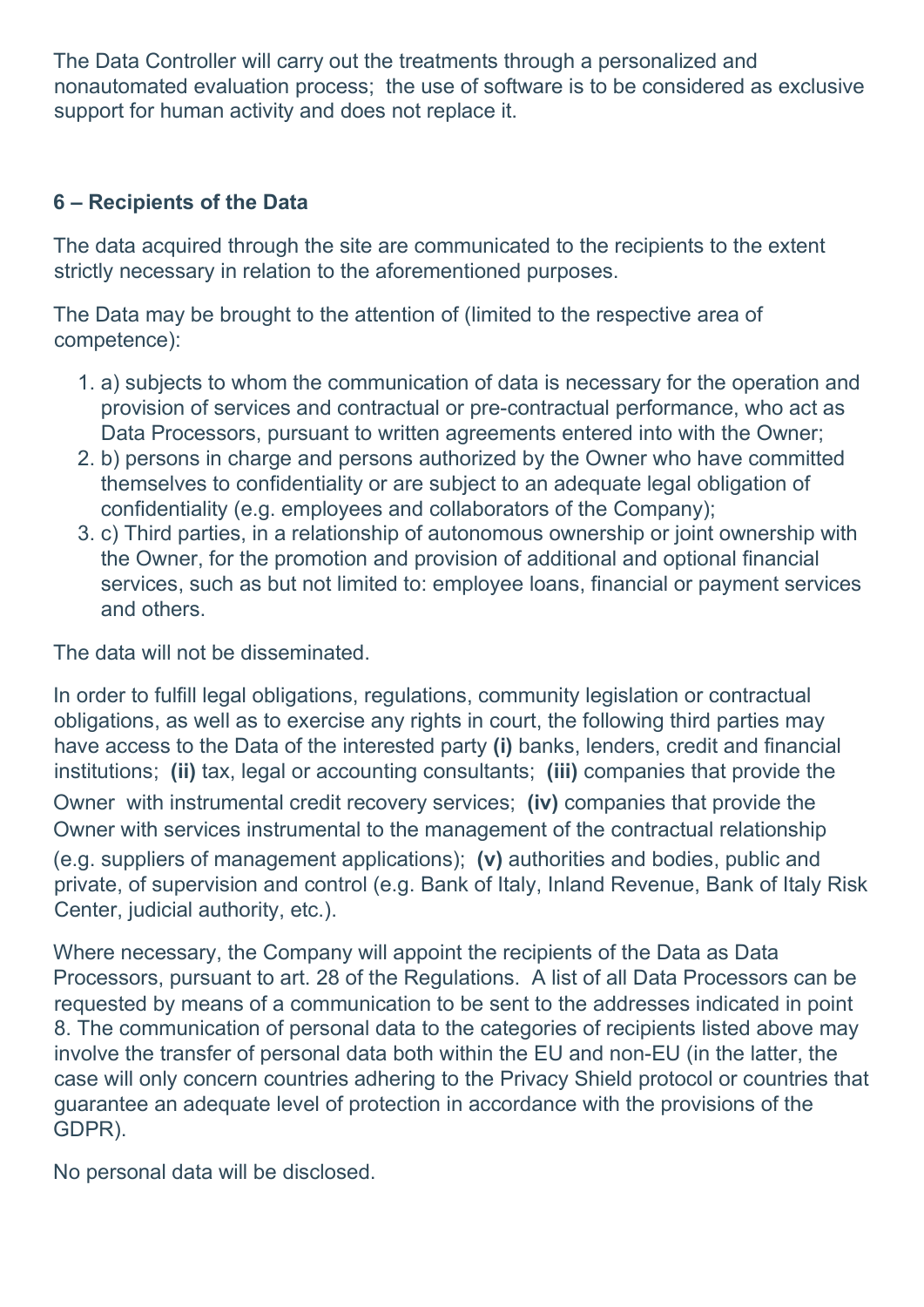# 7 – Data retention period

For the purposes indicated above, the Data will be kept for the time strictly necessary to achieve the purposes for which they were collected and processed. The criterion for determining the actual data retention period will be represented by the limitation period of the actions deriving from the relationship in place with the interested party. Without prejudice to the need to retain data for the purpose of fulfilling legal obligations of the Company or for the assessment, exercise or defense in court of the Company's rights, the Data of the interested party will not be kept for a period longer than 10 years from the termination of the relationship, except for specific interruption of the prescription, after which the same data will be irreversibly destroyed or anonymized, unless their further conservation is necessary to fulfill legal obligations or to fulfill orders given by Public Authorities and/or Supervisory Bodies.

# 8. Mandatory and optional nature of the provision of personal data

For the contractual services performed directly by the Owner towards the interested party, the provision of data is mandatory; for all optional services including communications and offers of additional services (art 4.5 and 4.6) the provision of data is optional and based on consent which is revocable at any time.

# 9 – Rights of the interested party

By sending a communication to the Company's registered office or to the address info@kommerzlease.it, each interested party may at any time exercise the rights referred to in article 15 and subsequent articles of the Regulations, including: (i) obtain confirmation that a processing of data concerning him or her is in progress; (ii) obtain access to their data and to the information indicated in art. 15 of the Regulations; (iii) obtain the correction of inaccurate data concerning him without undue delay or integration of incomplete data; (iv) request the deletion of data concerning him without undue delay; (v) request the limitation of the processing of data concerning him; (vi) be informed of any corrections or cancellations or limitations of the processing carried out in relation to the data concerning him; (vii) receive the data concerning him in a structured format, commonly used and readable by an automatic device; (viii) oppose at any time, for reasons related to their particular situation, to the processing of data concerning him carried out on the basis of the legitimate interest of the Company. The complete list of the rights of the interested party can be found on https://www.garanteprivacy.it/Regolamentoue/diritti-degli-interessati.

The exercise of the aforementioned rights is not subject to any form constraint and is free of charge. We provide feedback to the interested party's request within one month of receiving it. In case of particular complexity, the term could be extended; in these cases, the Company undertakes to provide at least one interlocutory communication within one month of receiving the request.